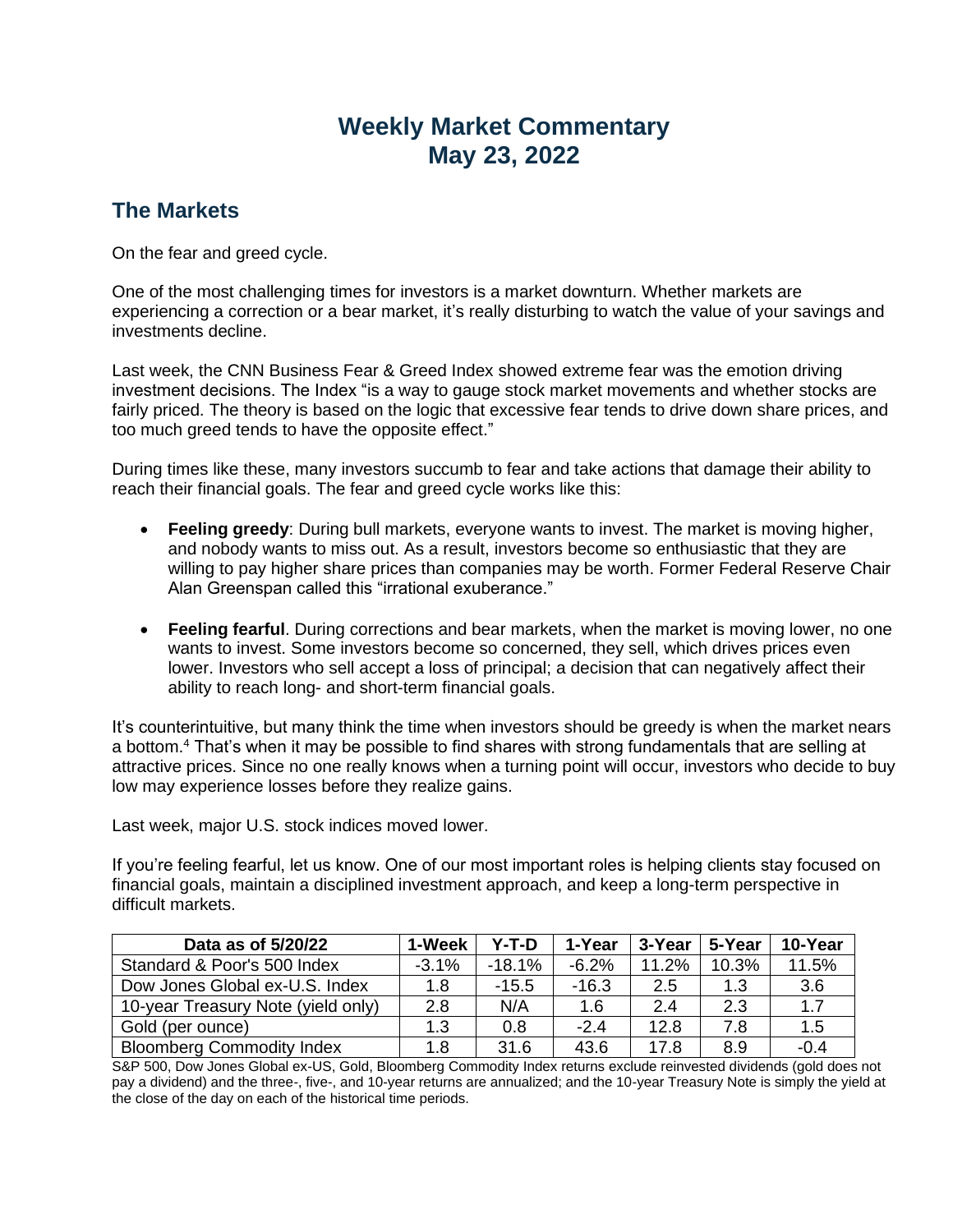Sources: Yahoo! Finance; MarketWatch; djindexes.com; U.S. Treasury; London Bullion Market Association. Past performance is no guarantee of future results. Indices are unmanaged and cannot be invested into directly. N/A means not applicable.

**ABOUT LOSS AVERSION, BEAR MARKETS AND RECESSIONS…**Here's something to remember during volatile markets when the desire to sell may be strong: Our brains are hard-wired to avoid loss. Studies have found the pain of loss is far more powerful than the pleasure of gain. This is called loss aversion.

Overcoming loss aversion isn't easy. One thing that may help is understanding a situation more clearly. For example, knowing more about bear markets may help reduce the fear of these market declines. Here are some facts to consider:

- **Bear markets are not uncommon.** There have been 11 bear markets since 1956, reported Mark Kolakowski of *Investopedia.* The shortest bear market lasted one month (February 2020) and the longest was 31 months.
- **Bear markets are price declines or 20 percent or more from a previous peak**, reported Georgina Tzanetos of Bankrate. A major stock index (like the Dow Jones industrial Average, Standard & Poor's 500 Index or Nasdaq Composite), an asset class (stocks, bonds, etc.), or an individual stock can experience a bear market.
- **Bear markets sometimes precede recessions, but not always**. Stock markets reflect what investors think may happen in the future. When they drop, it's often because investors see hard times ahead. Eight of the last 11 bear markets have occurred before a recession.

A recession is often defined as an economic slowdown or contraction that persists for two quarters (six months). The United States economy contracted during the first quarter of 2022. Although forecasters say there is a low probability (19.6 percent) the economy will contract again during the second quarter, according to a survey conducted by the Philadelphia Federal Reserve. The probability of a quarterly contraction increases (28.2 percent) in early 2023.

It's unclear whether the U.S. will experience a recession. A lot depends on the Federal Reserve's fight against inflation, which has been made even trickier by the Russia-Ukraine War and lockdowns in China.

### **Weekly Focus – Think About It**

"What good is the warmth of summer, without the cold of winter to give it sweetness."

*—John Steinbeck, author*

Best regards,

### *Bobby*

Robert J. Cummings, CFP®, AIF®, CFBS, CLTC President Cummings Wealth Management Group [www.cummingswealth.com](http://www.cummingswealth.com/) 843-884-9898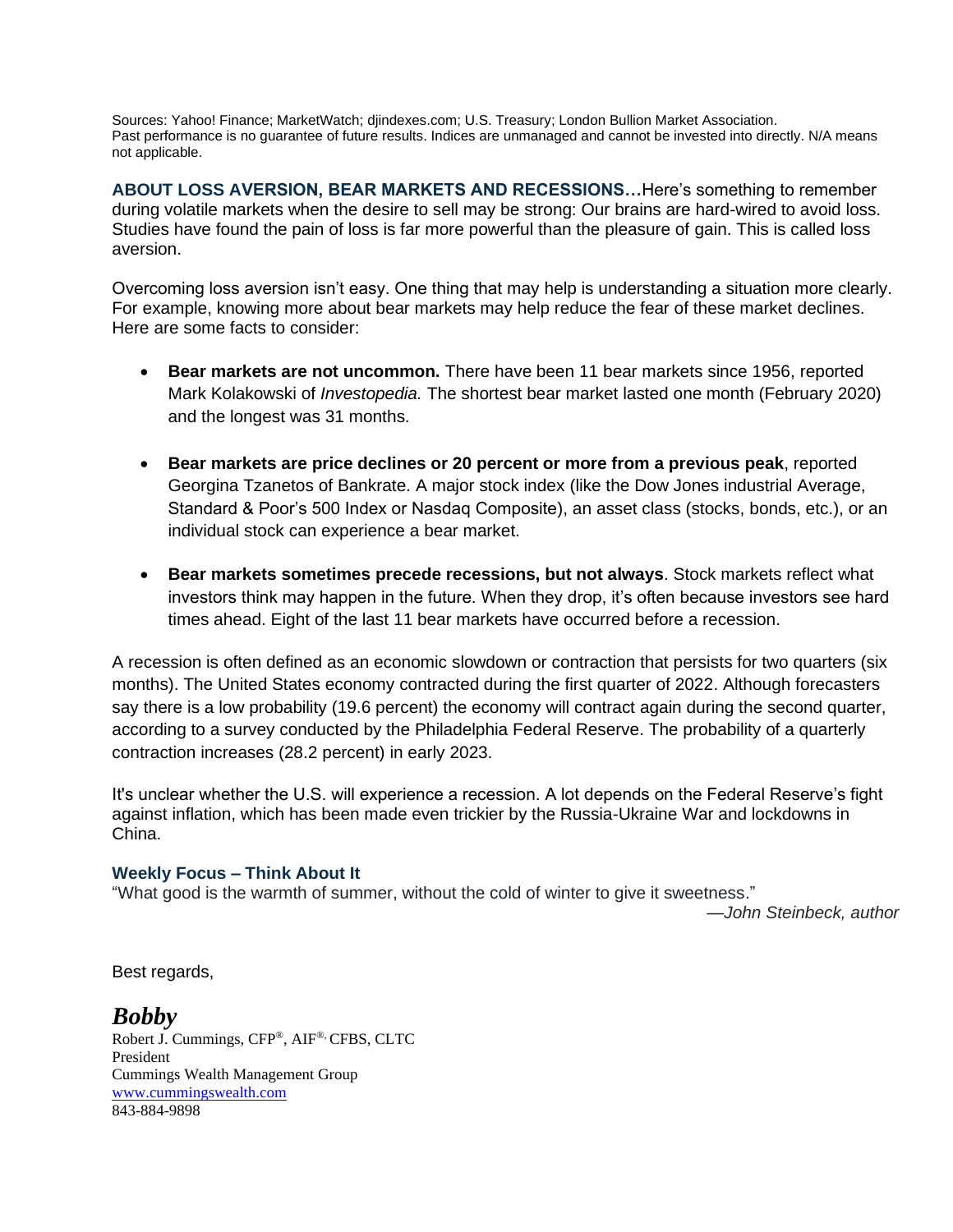P.S. Please feel free to forward this commentary to family, friends or colleagues. If you would like us to add them to the list, please reply to this email with their email address and we will ask for their permission to be added.

\* Securities and advisory services offered through Commonwealth Financial Network, Member FINRA/SIPC, a registered investment advisor.

\* These views are those of Carson Coaching, not the presenting Representative, the Representative's Broker/Dealer, or Registered Investment Advisor, and should not be construed as investment advice.

\* This newsletter was prepared by Carson Coaching. Carson Coaching is not affiliated with the named firm or broker/dealer. \* Government bonds and Treasury Bills are guaranteed by the U.S. government as to the timely payment of principal and interest and, if held to maturity, offer a fixed rate of return and fixed principal value. However, the value of fund shares is not guaranteed and will fluctuate.

Corporate bonds are considered higher risk than government bonds but normally offer a higher yield and are subject to market, interest rate and credit risk as well as additional risks based on the quality of issuer coupon rate, price, yield, maturity, and redemption features.

\* The Standard & Poor's 500 (S&P 500) is an unmanaged group of securities considered to be representative of the stock market in general. You cannot invest directly in this index.

\* All indexes referenced are unmanaged. The volatility of indexes could be materially different from that of a client's portfolio. Unmanaged index returns do not reflect fees, expenses, or sales charges. Index performance is not indicative of the performance of any investment. You cannot invest directly in an index.

\* The Dow Jones Global ex-U.S. Index covers approximately 95% of the market capitalization of the 45 developed and emerging countries included in the Index.

\* The 10-year Treasury Note represents debt owed by the United States Treasury to the public. Since the U.S. Government is seen as a risk-free borrower, investors use the 10-year Treasury Note as a benchmark for the long-term bond market.

\* Gold represents the 3:00 p.m. (London time) gold price as reported by the London Bullion Market Association and is expressed in U.S. Dollars per fine troy ounce. The source for gold data is Federal Reserve Bank of St. Louis (FRED), https://fred.stlouisfed.org/series/GOLDPMGBD228NLBM.

\* The Bloomberg Commodity Index is designed to be a highly liquid and diversified benchmark for the commodity futures market. The Index is composed of futures contracts on 19 physical commodities and was launched on July 14, 1998.

\* The DJ Equity All REIT Total Return Index measures the total return performance of the equity subcategory of the Real Estate Investment Trust (REIT) industry as calculated by Dow Jones.

\* The Dow Jones Industrial Average (DJIA), commonly known as "The Dow," is an index representing 30 stock of companies maintained and reviewed by the editors of The Wall Street Journal.

\* The NASDAQ Composite is an unmanaged index of securities traded on the NASDAQ system.

\* International investing involves special risks such as currency fluctuation and political instability and may not be suitable for all investors. These risks are often heightened for investments in emerging markets.

\* Yahoo! Finance is the source for any reference to the performance of an index between two specific periods.

\* The risk of loss in trading commodities and futures can be substantial. You should therefore carefully consider whether such trading is suitable for you in light of your financial condition. The high degree of leverage is often obtainable in commodity trading and can work against you as well as for you. The use of leverage can lead to large losses as well as gains.

\* Opinions expressed are subject to change without notice and are not intended as investment advice or to predict future performance.

\* Economic forecasts set forth may not develop as predicted and there can be no guarantee that strategies promoted will be successful.

\* Past performance does not guarantee future results. Investing involves risk, including loss of principal.

\* The foregoing information has been obtained from sources considered to be reliable, but we do not guarantee it is accurate or complete.

\* There is no guarantee a diversified portfolio will enhance overall returns or outperform a non-diversified portfolio.

Diversification does not protect against market risk.

\* Asset allocation does not ensure a profit or protect against a loss.

\* Consult your financial professional before making any investment decision.

\* To unsubscribe from the Cummings Wealth Management Group Weekly Commentary, please write us at 1275 Ben Sawyer Blvd, Mt. Pleasant, SC 29464; or reply to this email with "Unsubscribe" in the subject line. Consult your financial professional before making any investment decision.

#### Sources:

<https://www.cnn.com/markets/fear-and-greed> <https://www.c-span.org/video/?c4673464/user-clip-alan-greenspan-irrational-exuberance> <https://www.investopedia.com/articles/01/030701.asp>